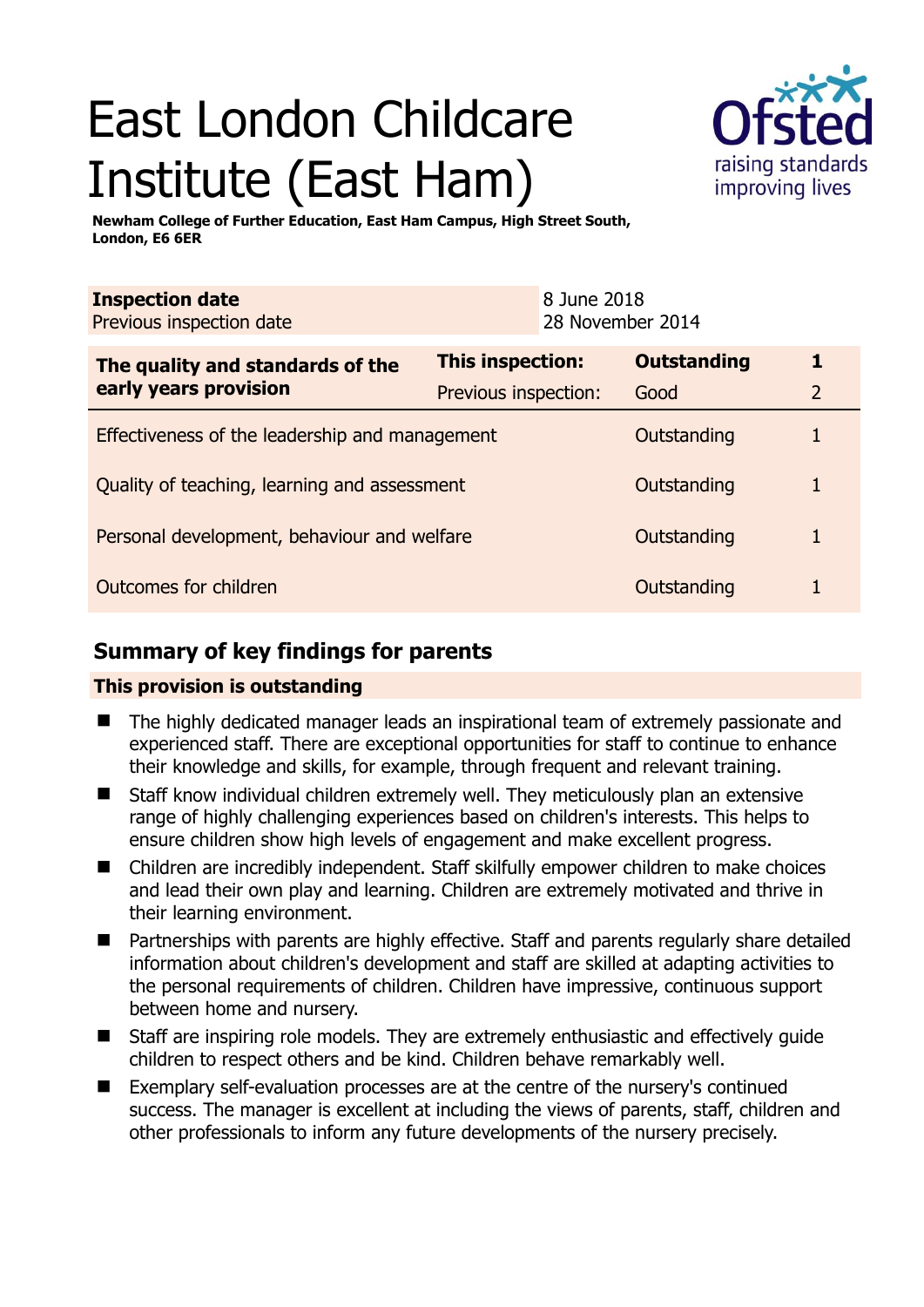## **What the setting needs to do to improve further**

### **To further improve the quality of the early years provision the provider should:**

■ continue to closely monitor the quality of teaching to ensure all staff maintain their outstanding teaching to ensure the best possible outcomes for children.

### **Inspection activities**

- $\blacksquare$  The inspector observed the quality of teaching during activities indoors and outdoors, and assessed the impact this has on children's learning.
- The inspector completed a joint observation with the manager.
- $\blacksquare$  The inspector held discussions with the manager, staff and children.
- The inspector took account of the views of parents spoken to on the day.
- The inspector checked evidence of staff recruitment, training and children's assessment records.

#### **Inspector**

Amy Mckenzie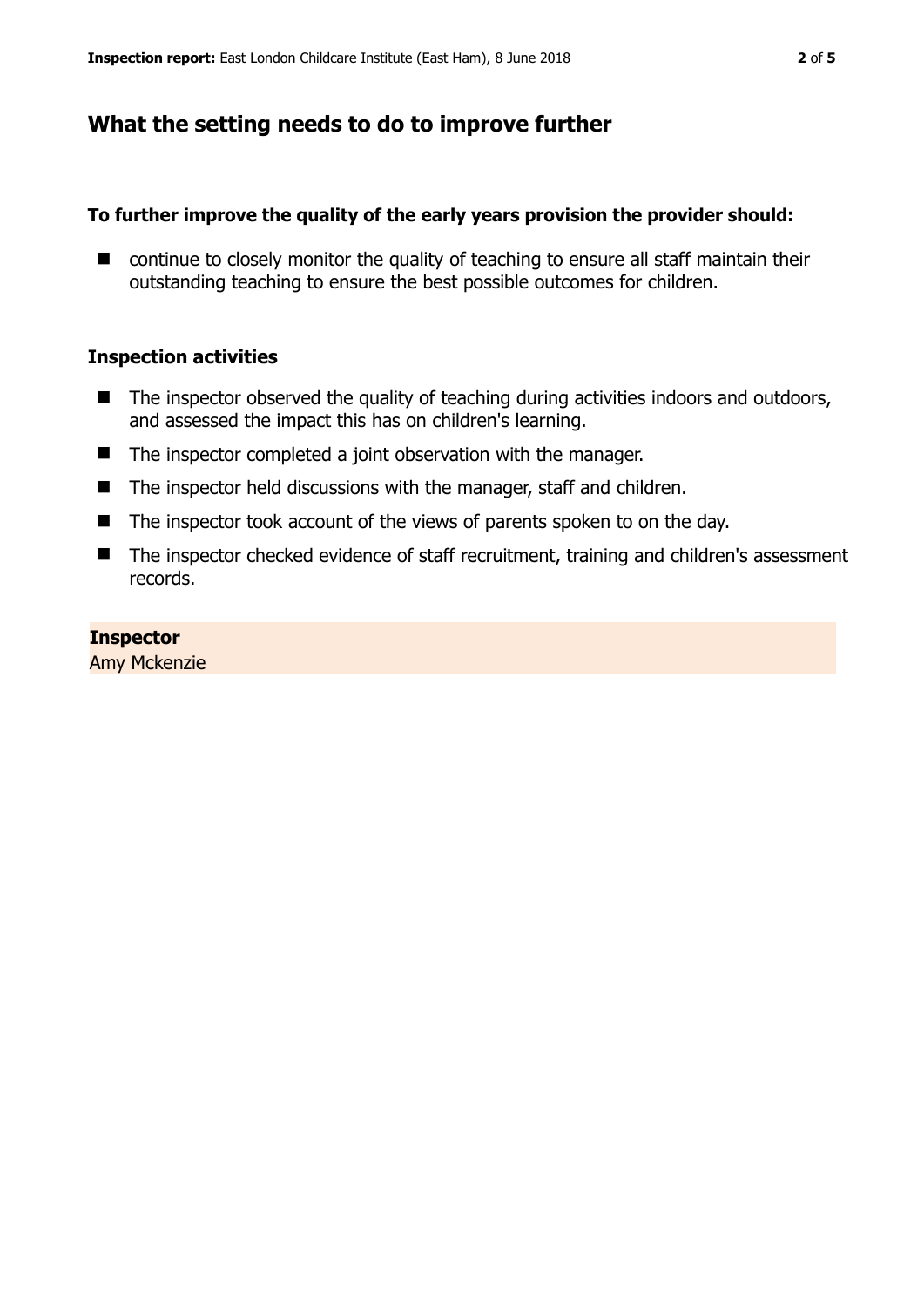# **Inspection findings**

## **Effectiveness of the leadership and management is outstanding**

Safeguarding is effective. All staff have extensive knowledge of how to keep children safe and demonstrate an excellent understanding of identifying any potential signs of risk to a child. They also have a clear understanding of procedures for sharing their concerns to protect children's welfare. The manager's rigorous recruitment and staff monitoring processes are exemplary. There are excellent systems in place to ensure all staff are suitable to work with children and there is strong focus on evaluating staff performance to ensure children and families have excellent outcomes.

## **Quality of teaching, learning and assessment is outstanding**

The quality of teaching is consistently very high, and some is inspirational. Staff are extremely responsive to babies' individual needs. They are incredibly nurturing and plan an excellent range of sensory activities to develop children's learning. Toddlers show excellent levels of intrigue as they participate in a singing session with visual aids. Staff skilfully support them to develop their listening skills and express their own ideas. Older children benefit from highly enriching experiences. For example, they love using interesting props, which capture their interest and provoke their thinking skills when storytelling. They also show confidence in using lots of mathematical and descriptive language, for example, when searching for insects in a bug hotel. Children's thirst for learning is exceptional. Staff maintain comprehensive assessments of children's progress and have excellent knowledge of how to challenge their learning. All children make extremely strong progress and are very well prepared for their next stage of learning, including school.

## **Personal development, behaviour and welfare are outstanding**

There is a fully embedded and successful settling-in process in place and staff make excellent use of learning about children's routines and preferences. Children settle very quickly, and become motivated and independent learners. Staff place great emphasis on supporting children and parents to understand about making healthy lifestyle choices. For example, children learn through visual displays about what foods help to keep their teeth healthy. There are extensive opportunities for children to play outdoors. This supports them to be active and develop their physical skills. Staff have impressive knowledge of how to support children's emotional development and overall well-being. Children have extremely positive views of themselves and show confidence in trying new experiences.

## **Outcomes for children are outstanding**

Children receive outstanding levels of nurturing, support and teaching. They are extremely eager to learn and consistently show excellent levels of confidence and involvement in their learning. Children have a clear awareness about what makes them unique. All children, including those who have special educational needs and/or disabilities and those who speak English as an additional language, make high rates of progress from their starting points.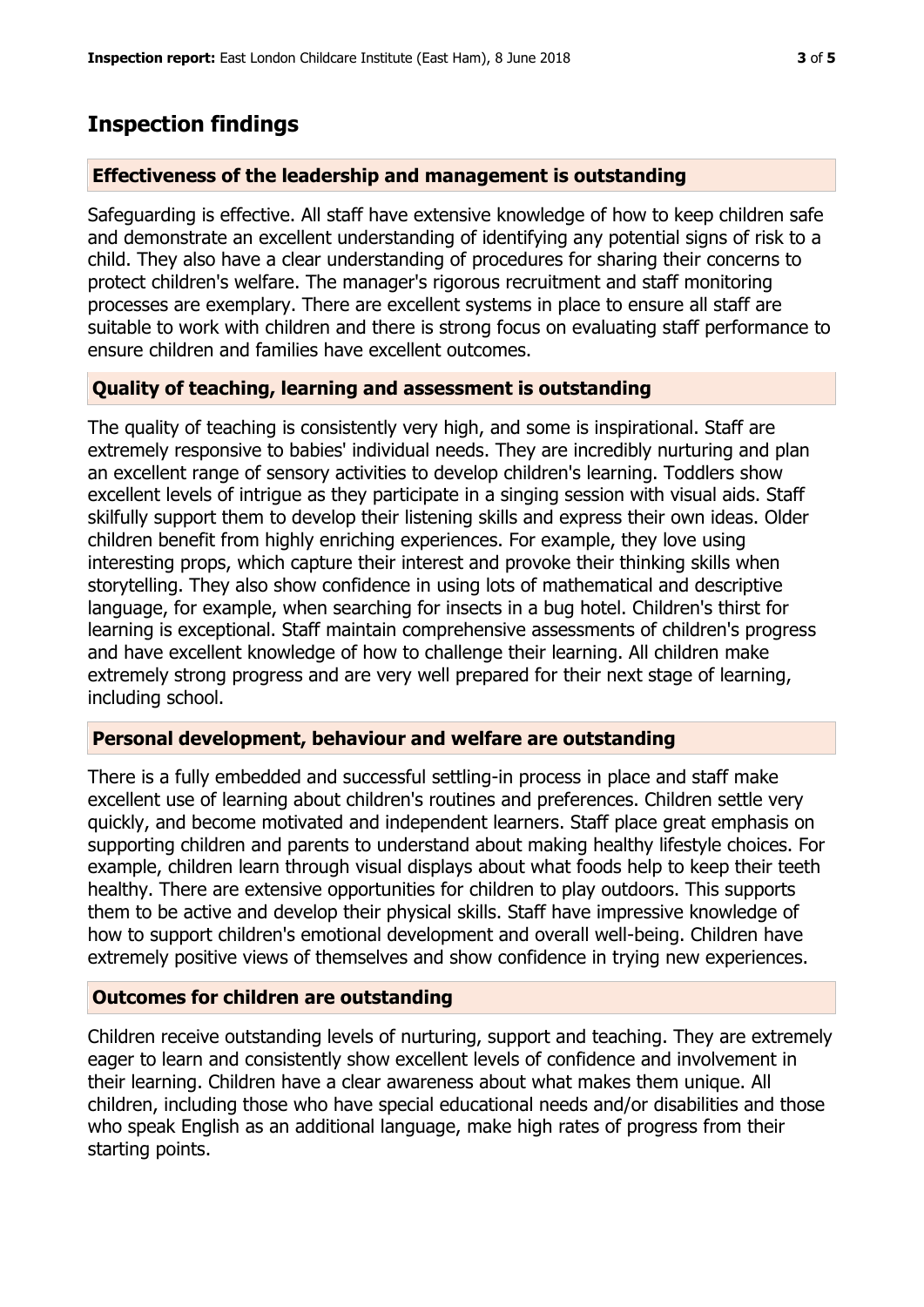## **Setting details**

| Unique reference number                             | EY391328                             |  |
|-----------------------------------------------------|--------------------------------------|--|
| <b>Local authority</b>                              | Newham                               |  |
| <b>Inspection number</b>                            | 1071156                              |  |
| <b>Type of provision</b>                            | Full-time provision                  |  |
| Day care type                                       | Childcare - Non-Domestic             |  |
| <b>Registers</b>                                    | Early Years Register                 |  |
| <b>Age range of children</b>                        | $0 - 4$                              |  |
| <b>Total number of places</b>                       | 57                                   |  |
| Number of children on roll                          | 88                                   |  |
| Name of registered person                           | Newham Training And Education Centre |  |
| <b>Registered person unique</b><br>reference number | RP902290                             |  |
| Date of previous inspection                         | 28 November 2014                     |  |
| <b>Telephone number</b>                             | 020 8519 5843                        |  |

East London Childcare Institute (East Ham) is one of seven nurseries run by Newtec. The nursery registered in 2009. It is situated in the London Borough of Newham. The nursery is open each weekday from 8am to 6pm, term time only. The provider receives funding for the provision of free early education for children aged two, three and four years. The nursery employs 16 members of staff, all of whom hold appropriate early years qualifications from level 6 to level 2.

This inspection was carried out by Ofsted under sections 49 and 50 of the Childcare Act 2006 on the quality and standards of provision that is registered on the Early Years Register. The registered person must ensure that this provision complies with the statutory framework for children's learning, development and care, known as the early years foundation stage.

Any complaints about the inspection or the report should be made following the procedures set out in the guidance 'Complaints procedure: raising concerns and making complaints about Ofsted', which is available from Ofsted's website: www.gov.uk/government/organisations/ofsted. If you would like Ofsted to send you a copy of the guidance, please telephone 0300 123 4234, or email enquiries@ofsted.gov.uk.